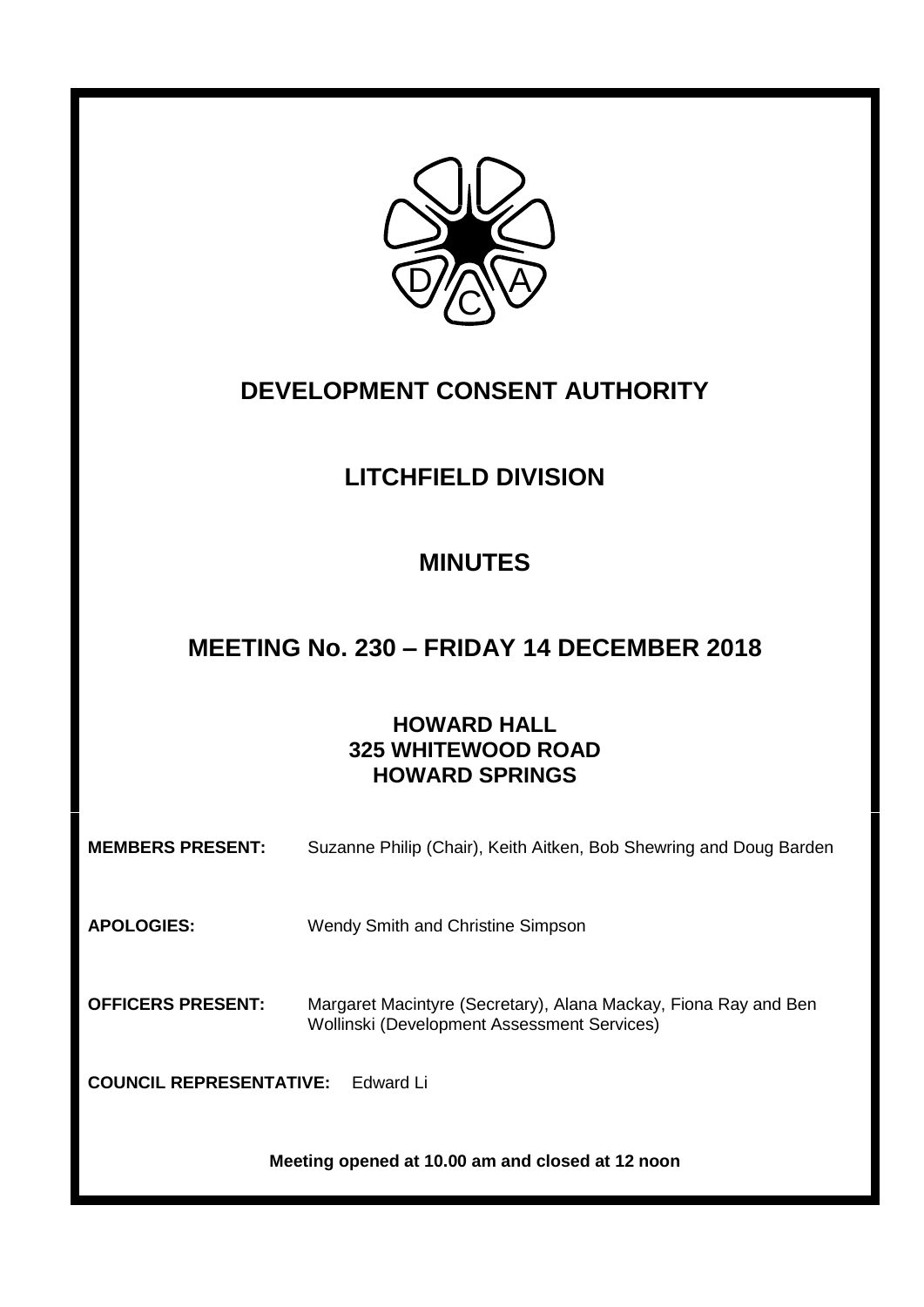**MINUTES RECORD THE EVIDENTIARY STAGE AND THE DELIBERATIVE STAGE SEPARATELY. THESE MINUTES RECORD THE DELIBERATIVE STAGE. THE TWO STAGES ARE GENERALLY HELD AT DIFFERENT TIME DURING THE MEETING AND INVITEES ARE PRESENT FOR THE EVIDENTIARY STAGE ONLY.**

#### **ITEM 1 CAFÉ ADDITION (RESTAURANT) TO AN EXISTING HORTICULTURE PA2018/0429 (MANGO) FARM LOT 2 (70) REEDBEDS ROAD, HUNDRED OF CAVENAGH APPLICANT CRAZY ACRES**

DAS tabled comments from the Department of Environment and Natural Resources (Environment Division) dated 10 December 2018.

Ms Karen Dean (applicant) attended.

**RESOLVED** That, pursuant to section 53(a) of the *Planning Act*, the Development Consent **222/18** Authority consent to the application to develop Lot 2 (70) Reedbeds Road, Hundred of Cavenagh for the purpose of a Café addition (Restaurant) to an existing horticulture (mango) farm, subject to the following conditions:

#### **CONDITIONS PRECEDENT**

- 1. Prior to the commencement of works, a schematic plan demonstrating the on-site collection of stormwater and its discharge into the Litchfield Council stormwater drainage system shall be submitted to and approved by the Litchfield Council, to the satisfaction of the consent authority. The plan shall include details of site levels and Council's stormwater drain connection point/s. The plan shall also indicate how stormwater will be collected on the site and connected underground to Council's system or an alternate approved connection.
- 2. Prior to the commencement of works (including site preparation), a waste management plan must be prepared to the requirements of the Litchfield Council, to the satisfaction of the consent authority.

#### **GENERAL CONDITIONS**

- 3. The works carried out under this permit shall be in accordance with the drawings, endorsed as forming part of this permit.
- 4. The owner of the land must enter into agreements with the relevant authorities for the provision of electricity facilities to the development shown on the endorsed plans in accordance with the authorities' requirements and relevant legislation at the time.
- 5. Any developments on or adjacent to any easements on site shall be carried out to the requirements of the relevant service authority to the satisfaction of the consent authority.
- 6. Appropriate soil erosion, sediment and dust control measures must be effectively implemented throughout the construction stage of the development and all disturbed soil surfaces must be suitably stabilised against erosion at completion of works, to the satisfaction of the Consent Authority.

| Page 2 or 10                                                                          |  |
|---------------------------------------------------------------------------------------|--|
| These minutes record persons in attendance at the meeting and the resolutions of the  |  |
| Development Consent Authority on applications before it.                              |  |
| Reliance on these minutes should be limited to exclude uses of an evidentiary nature. |  |

#### **Page 2 of 18**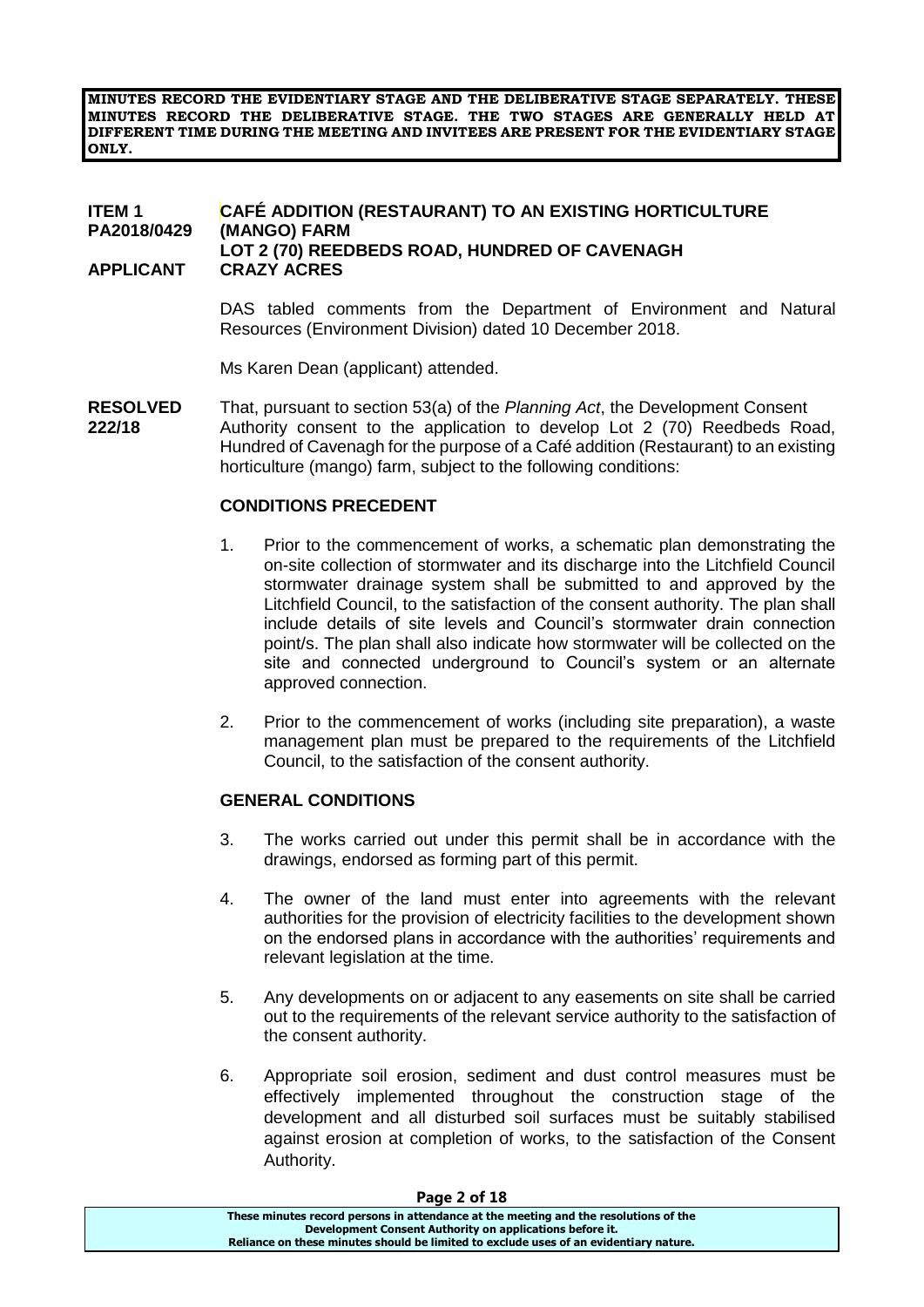- 7. Stormwater is to be collected and discharged into the drainage network to the technical standards of and at no cost to the Litchfield Council as the case may be to the satisfaction of the consent authority.
- 8. Provision must be made on the land for the storage and collection of garbage and other solid waste. This area must be graded and drained and screened from public view to the satisfaction of the consent authority.
- 9. The loading and unloading of goods from vehicles must only be carried out on the land within the designated loading area and must not disrupt the circulation and parking of vehicles on the land.
- 10. Before the use or occupation of the development starts, the area(*s*) set-aside for the parking of vehicles and access lanes as shown on the endorsed plans must be:
- (a) constructed;
- (b) properly formed to such levels that they can be used in accordance with the plans;
- (c) surfaced with an all-weather-seal coat; and
- (d) drained; Car spaces, access lanes and driveways must be kept available for these purposes at all times.
- 11. The use and development of the land must be managed so that the amenity of the area is not detrimentally affected, through the:
- (a) Transport of materials, goods or commodities to or from the land;
- (b) Appearance of any building, works or materials;
- (c) Emission of noise, artificial light, vibration, smell, fumes, smoke, vapour, steam, soot, ash, dust, waste water, waste products, grit or oil; and
- (d) Presence of vermin.
- 12. The kerb crossovers and driveways to the site approved by this permit are to meet the technical standards of the Litchfield Council, to the satisfaction of the consent authority.
- 13. No fence, hedge, tree or other obstruction exceeding a height of 0.6m is to be planted or erected so that it would obscure sight lines at the junction of the driveway and the public street.

## **NOTES:**

- 1. The Power and Water Corporation advises that the Water and Sewer Services **Development** Development Section [\(landdevelopmentnorth@powerwater.com.au\)](mailto:landdevelopmentnorth@powerwater.com.au) and Power Network Engineering Section [\(powerconnections@powerwater.com.au\)](mailto:powerconnections@powerwater.com.au) should be contacted via email a minimum of 1 month prior to construction works commencing in order to determine the Corporation's servicing requirements, and the need for upgrading of on-site and/or surrounding infrastructure.
- 2. The development and use hereby permitted should be designed, constructed, registered and operate in accordance with the National Construction Code of Australia, the *NT Public Health Act* and Regulations, the *NT Food Act* and National Food Safety Standards.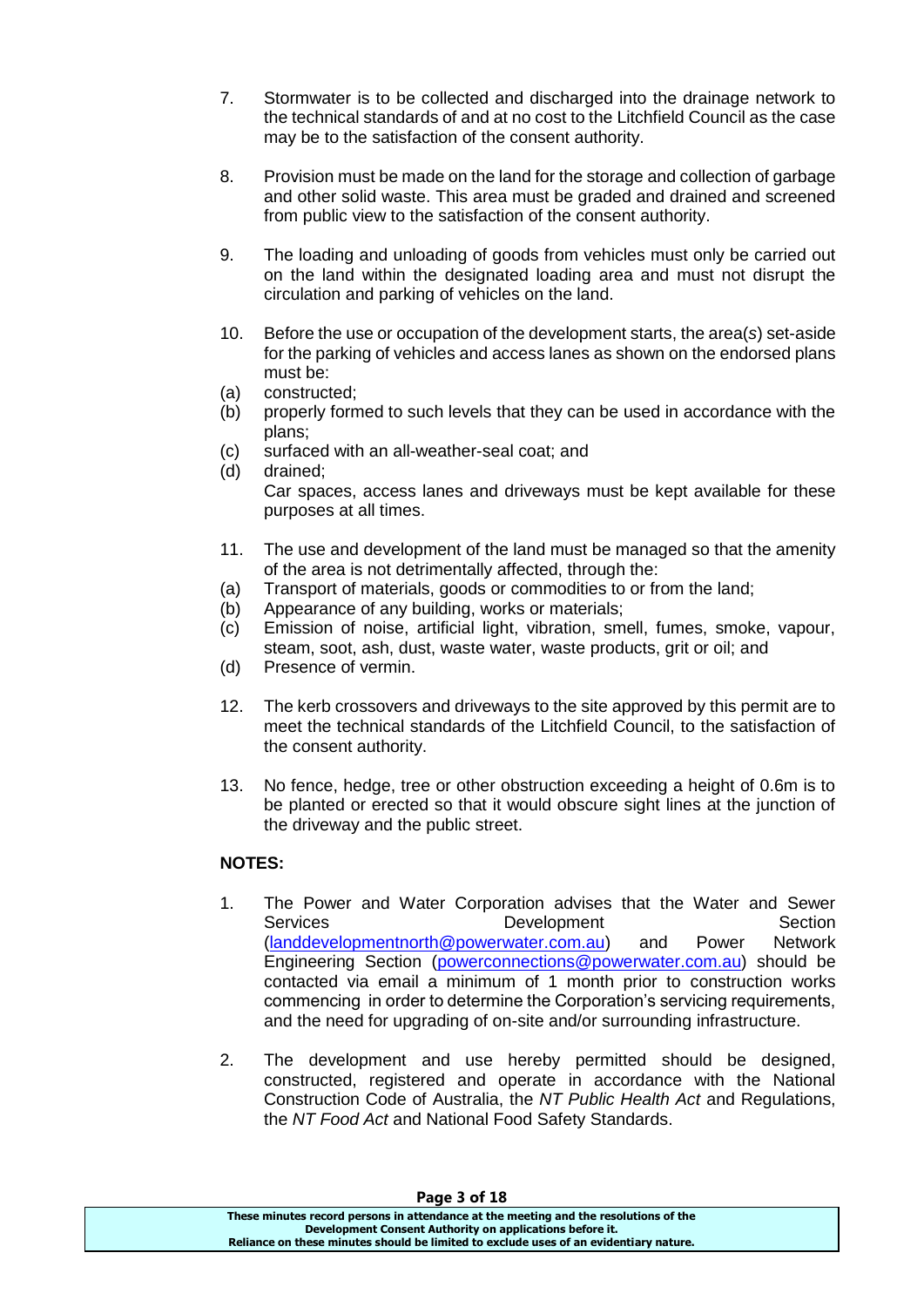- 3. Any new on-site wastewater system to be installed must be carried out by a qualified licensed Self-Certifying Plumber and must comply with the NT Code of Practice for Small On-site Sewage and Sullage Treatment Systems and the Disposal or Reuse of Sewage Effluent (The Code).
- 4. The permit holder is advised that the proposal may have assessment implications under the Waste Management and Pollution Control Act, More information can be found on the Northern Territory Environment Protection Authority website at: https://ntepa.nt.gov.au/waste-pollution. The applicant is encouraged to contact the NT EPA on (08) 8924 4218 or [ntepa@nt.gov.au.](mailto:ntepa@nt.gov.au)
- 5. The Northern Territory Environment Protection Authority has advised that the proponent must comply with their General Environment Duty provided by section 12 of the Waste Management and Pollution Control Act.
- 6. Notwithstanding any approved plans, signs within Litchfield Council's municipal boundaries are subject to approval under Clause 6.7 (Signs) of the Northern Territory Planning Scheme.

## **REASONS FOR THE DECISION**

1. Pursuant to section 51(a) of the *Planning Act*, the consent authority must take into consideration the planning scheme that applies to the land to which the application relates.

The Northern Territory Planning Scheme applies to the land to which the application relates. The application was assessed against Clauses 5.20 (Zone R – Rural), 6.1 (General Height Control), 6.5.1 (Parking Requirements), 6.5.3 (Parking Layout), 6.6 (Loading Bays), 10.2 (Clearing of Native Vegetation in Zones H, A, RR, RL, R, CP, CN, RD, and WM and on Unzoned Land) and complies.

The primary purpose of Zone R is to provide for a range of activities including residential, agricultural and other rural activities. The café is considered to remain ancillary to the main use of the site, as the café is used for selling the food produced from the land. The proposal does not deviate from the primary purpose of the zone.

The Litchfield Subregional Land Use Plan is a referenced document in the Northern Territory Planning Scheme, and provides detailed planning specific to the Litchfield subregion and land use concept plans to guide development. The café is considered to:

- Increase rural amenity and lifestyle choice within the area by continuing the use.
- Be located in an area that would otherwise not be used for horticultural purposes, being located adjacent to the packaging shed, and not impact on lost opportunities for local food production or security.
- Increase economic opportunities.
- Be of a size and scale ancillary to the horticulture use of the land.
- 2. Pursuant to section 51(j) of the *Planning Act,* the consent authority must take into consideration the capability of the land to which the proposed development relates to support the proposed development and the effect of the development on the land and on other land, the physical characteristics of which may be affected by the development.

| Page 4 of 18                                                                          |  |
|---------------------------------------------------------------------------------------|--|
| These minutes record persons in attendance at the meeting and the resolutions of the  |  |
| Development Consent Authority on applications before it.                              |  |
| Reliance on these minutes should be limited to exclude uses of an evidentiary nature. |  |

**Page 4 of 18**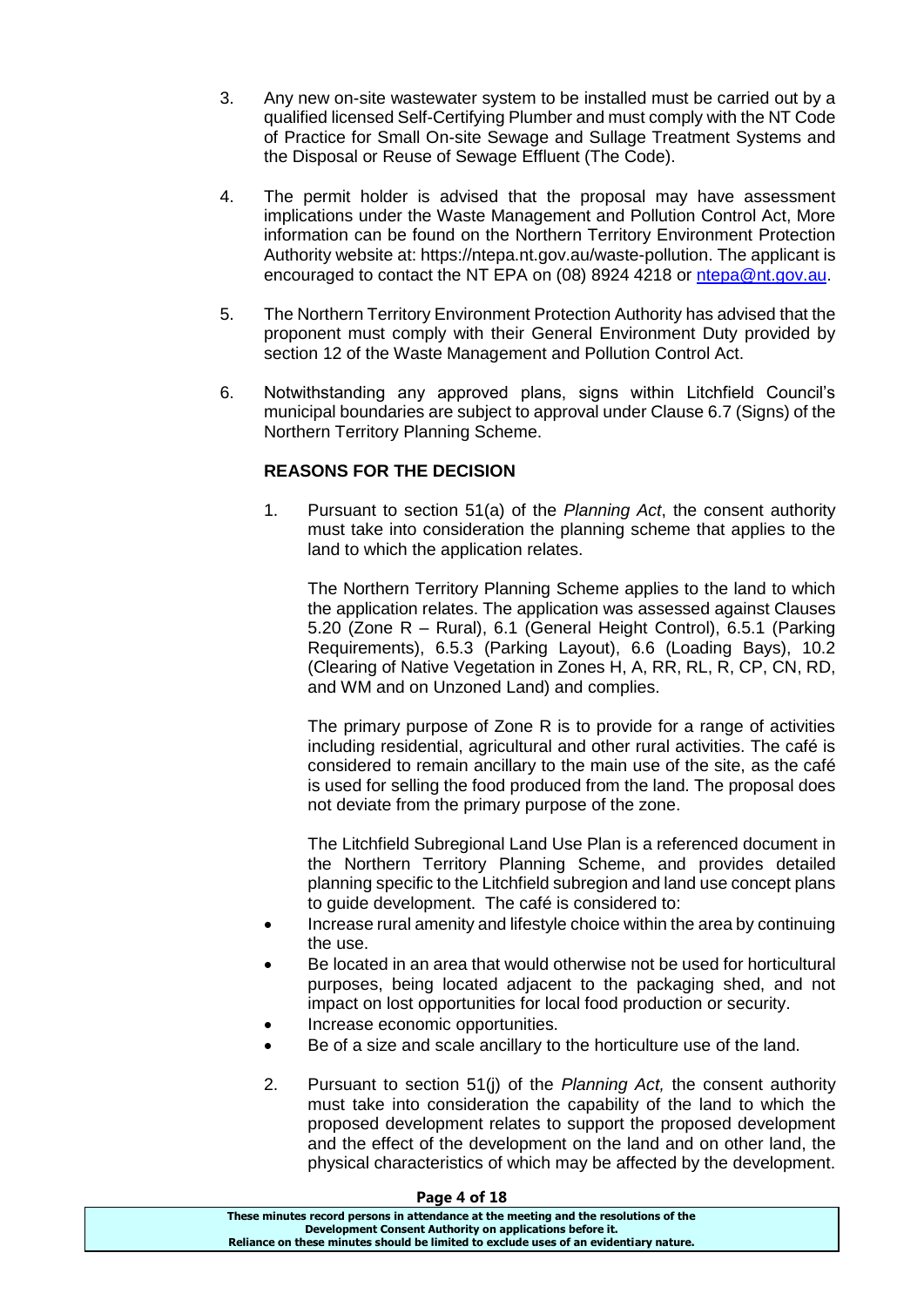The land is capable of supporting the proposed development as the cafe is ancillary to the main use and does not impact on the primary use of horticulture. Furthermore, the service authorities did not raise any concerns with land capability.

3. Pursuant to section 51(n) of the *Planning Act*, the consent authority must take into consideration the potential impact on the existing and future amenity of the area in which the land is situated.

The ancillary café (restaurant) addition is of a size and scale that would not negatively impact on the existing and future amenity of the area and has protection from the weather to operate throughout the year. Furthermore, the Litchfield Council is in support of the proposal, particularly the:

- Economic development in the rural area.
- Full time formalisation of the existing successful use on the site.
- Proposal is not expected to have any negative effects upon Council infrastructure.

The café (Restaurant) is therefore considered not to require any usage restrictions and is unlikely or unreasonably detract from the existing and future amenity of the area and the ability of adjacent and nearby property owners to enjoy their land.

**ACTION:** Notice of Consent and Development Permit

#### **ITEM 2 BUSHFIRE MANAGEMENT CENTRE PA2018/0453 SECTION 2900 (2645) STUART HIGHWAY, HUNDRED OF STRANGWAYS NORTHERN PLANNING CONSULTANTS PTY LTD**

Mr Brad Cunnington (Northern Planning Consultants Pty Ltd) and Ms Collene Bremner (Executive Director Bushfires NT) attended.

Submitter Mr Peter Erbs attended.

**RESOLVED** That, pursuant to section 53(a) of the *Planning Act*, the Development Consent **223/18** Authority consent to the application to develop Section 2900 (2645) Stuart Highway, Hundred of Strangways for the purpose of a Bushfire Management Centre, subject to the following conditions:

## **CONDITIONS PRECEDENT**

- 1. Prior to the endorsement of plans and prior to the commencement of works, a schematic plan demonstrating the on-site collection of stormwater and its discharge into the Litchfield Council's stormwater drainage system shall be submitted to and approved by Litchfield Council, to the satisfaction of the consent authority. The plan shall include details of site levels and Council's stormwater drain connection point/s.
	- i.The plan shall demonstrate that stormwater run-off is capable of being discharged across the lot surface to the main drainage system or to an approved alternate connection.
	- ii.Litchfield Council stormwater discharge guidelines do not allow concentrated discharge of stormwater from rural lots to adjoining properties or the road

**Page 5 of 18**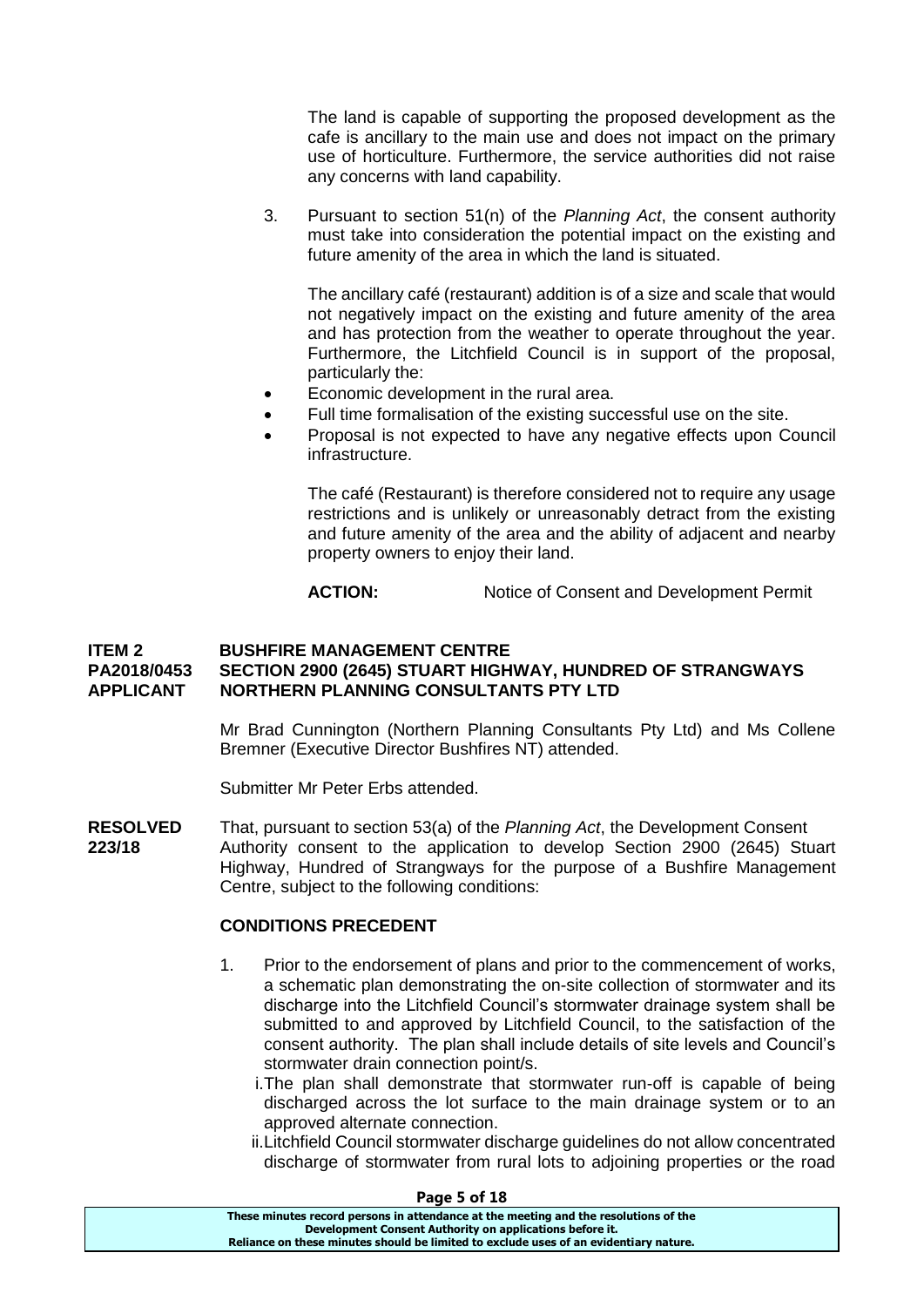reserve. All stormwater is to be channelled, piped or dispersed via sheet flow to the road reserve.

- iii.The plan shall demonstrate that the drainage system is designed to cater for both initial storm events (Q5) and major storm events (Q100).
- iv.The applicant's plans shall demonstrate that no contaminated water shall enter any waterway or Litchfield Council's drainage system.
- 2. Litchfield Council requires an Operational Environmental Management Plan (OEMP), to the satisfaction of the Director Infrastructure and Operations, Litchfield Council.

The OEMP must provide details of day to day waste management requirements for the use, including demonstrating how a commercial waste vehicle can enter and exit the site in a forward gear. The use must at all times be conducted in accordance with the plan.

3. Prior to the endorsement of plans and prior to the commencement of works (including site preparation), a traffic impact assessment report is to be prepared by a suitably qualified traffic engineer in accordance with the Austroads Guide to *Traffic Management Part 12: Traffic Impacts of Development*. The Report is to pay particular attention to vehicular, pedestrian, cyclist and public transport issues and opportunities shall be submitted to and approved by Litchfield Council.

The traffic impact assessment Report is to also include swept paths for any vehicles class TB2 or larger (as defined by AustRoads 94) entering and exiting the site. The Report should also identify any necessary upgrades to the surrounding street network as a result of the implications of the development to the requirements of Litchfield Council and *DIPL- Transport and Civil Services Division*. The developer will be required to institute all required upgrade measures at no cost to Council.

4. Prior to the endorsement of plans and prior to the commencement of works (including site preparation), a traffic impact statement in accordance with the Austroads Guide to Traffic Management Part 12: Traffic Impacts of Development. The Report must detail the developments traffic generation, trip distribution, and traffic operation impact on the intersection of Stuart Highway and Townend Road. If the traffic generated by the development increases the existing traffic, existing proportion of heavy vehicle traffic or equivalent standard axles (ESA's) by 5% or more, a full Traffic Impact Assessment needs to be conducted as per the Austroads guide to Traffic Management, Part 12 and the document needs to be approved by the DIPL-Transport and Civil Services Division.

Any intersection and /or road upgrade works required to accommodate the proposed development and within NT Government controlled road reserves shall be carried out by the developer at the Developer's cost, to the standards and requirements of the Department of Infrastructure, Planning and Logistics.

5. Prior to the endorsement of plans and prior to commencement of works (including site preparation), amended plans to the satisfaction of the consent authority must be submitted to and approved by the consent authority. When approved, the plans will be endorsed and will then form part of the permit. The plans must be drawn to scale with dimensions and two copies must be

#### **Page 6 of 18**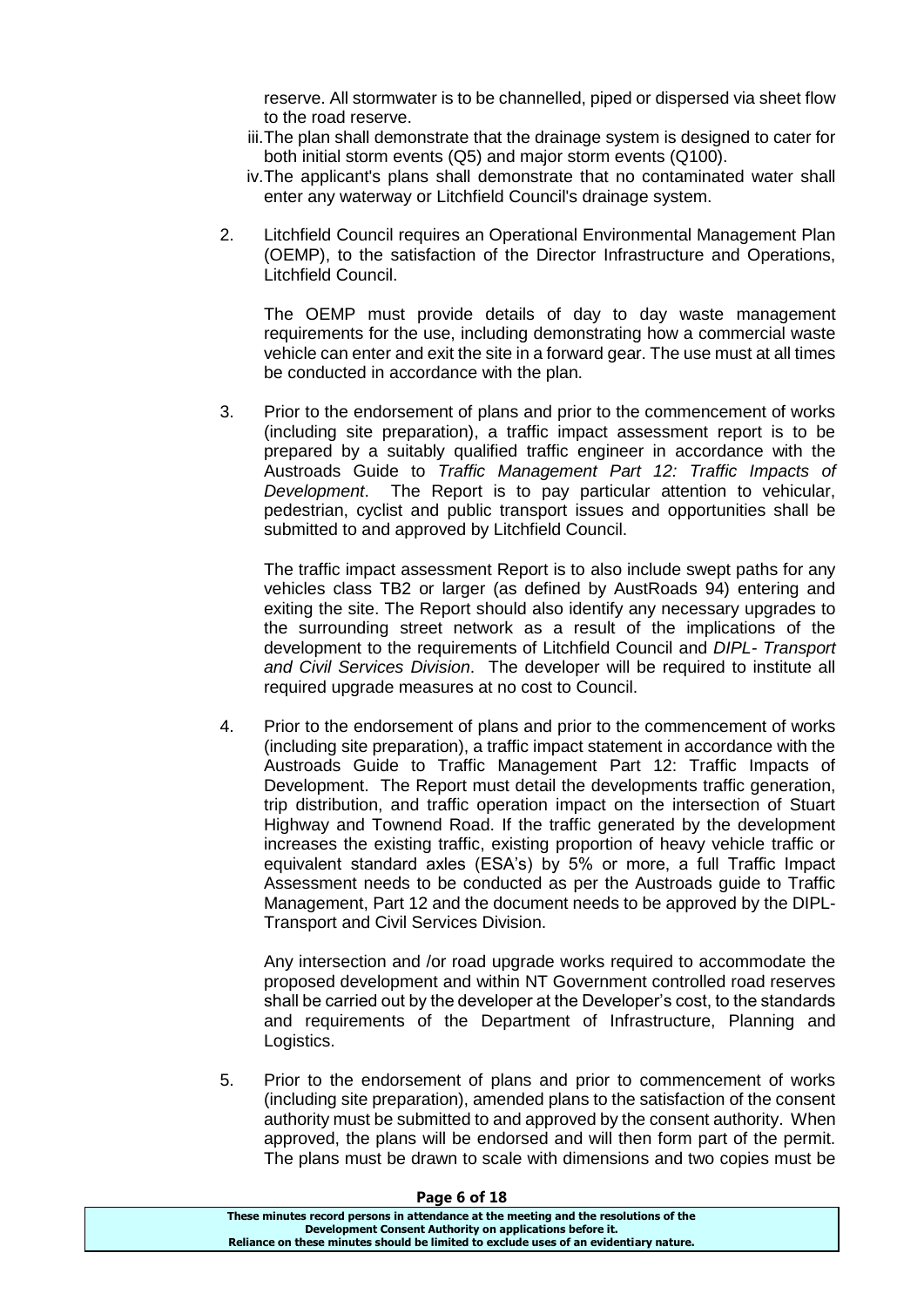provided. The plans must be generally in accordance with the plans submitted with the application but modified to show:

- (a) the driveway crossover must be realigned to be perpendicular to Townend Road to the requirements of Litchfield Council.
- (b) access culverts to blocks must be a minimum of 3.1 metres wide to allow entry for fire fighting as required by the NT Fire and Rescue Service
- 6. Before the use starts, an environmental management plan for the management and operation of the use must be prepared to the requirements of an independent suitably qualified professional and approved by the consent authority on the advice of the NT EPA. When approved, the plan will be endorsed and will then form part of the permit. The use must at all times be conducted in accordance with the endorsed plan. The environmental management plan must include:
- (a) overall environmental objectives for the operation of the use and techniques for their achievement;
- (b) procedures to ensure that no significant adverse environmental impacts occur as a result of the use;
- (c) proposed monitoring systems;
- (d) identification of possible risks of operational failure and response measures to be implemented;
- (e) day to day management requirements for the use.
- 7. Prior to the commencement of works, an Erosion and Sediment Control Plan (ESCP) is to be submitted to and approved by the Consent Authority on the advice of the Department of Environment and Natural Resources (DENR). The ESCP should detail methods and treatments for minimising erosion and sediment loss from the site during the construction phase and that all disturbed soil surfaces must be satisfactorily stabilised against erosion at completion of works. The IECA Best Practice Erosion and Sediment Control Guidelines 2008 may be referenced as a guide to the type of information, detail and data that should be included in an ESCP. Information regarding erosion and sediment control and ESCP content is available at www.austieca.com.au and the NTP website: https://nt.gov.au/environment/soil-land-vegetation. The ESCP should be emailed for assessment to: DevelopmentAssessment.DENR@nt.gov.au

#### **GENERAL CONDITIONS**

- 8. The works carried out under this permit shall be in accordance with the drawings endorsed as forming part of this permit.
- 9. The kerb crossovers and driveways to the site approved by this permit are to meet the technical standards of Litchfield Council.

The owner shall:

- (a) remove disused vehicle and/ or pedestrian crossovers;
- (b) provide footpaths/ cycleways;
- (c) collect stormwater and discharge it to the drainage network; and
- (d) undertake reinstatement works;

all to the technical requirements of and satisfaction of the Director Infrastructure and Operations, Litchfield Council and at no cost to the Litchfield Council

| Page 7 of 18                                                                          |
|---------------------------------------------------------------------------------------|
| These minutes record persons in attendance at the meeting and the resolutions of the  |
| Development Consent Authority on applications before it.                              |
| Reliance on these minutes should be limited to exclude uses of an evidentiary nature. |
|                                                                                       |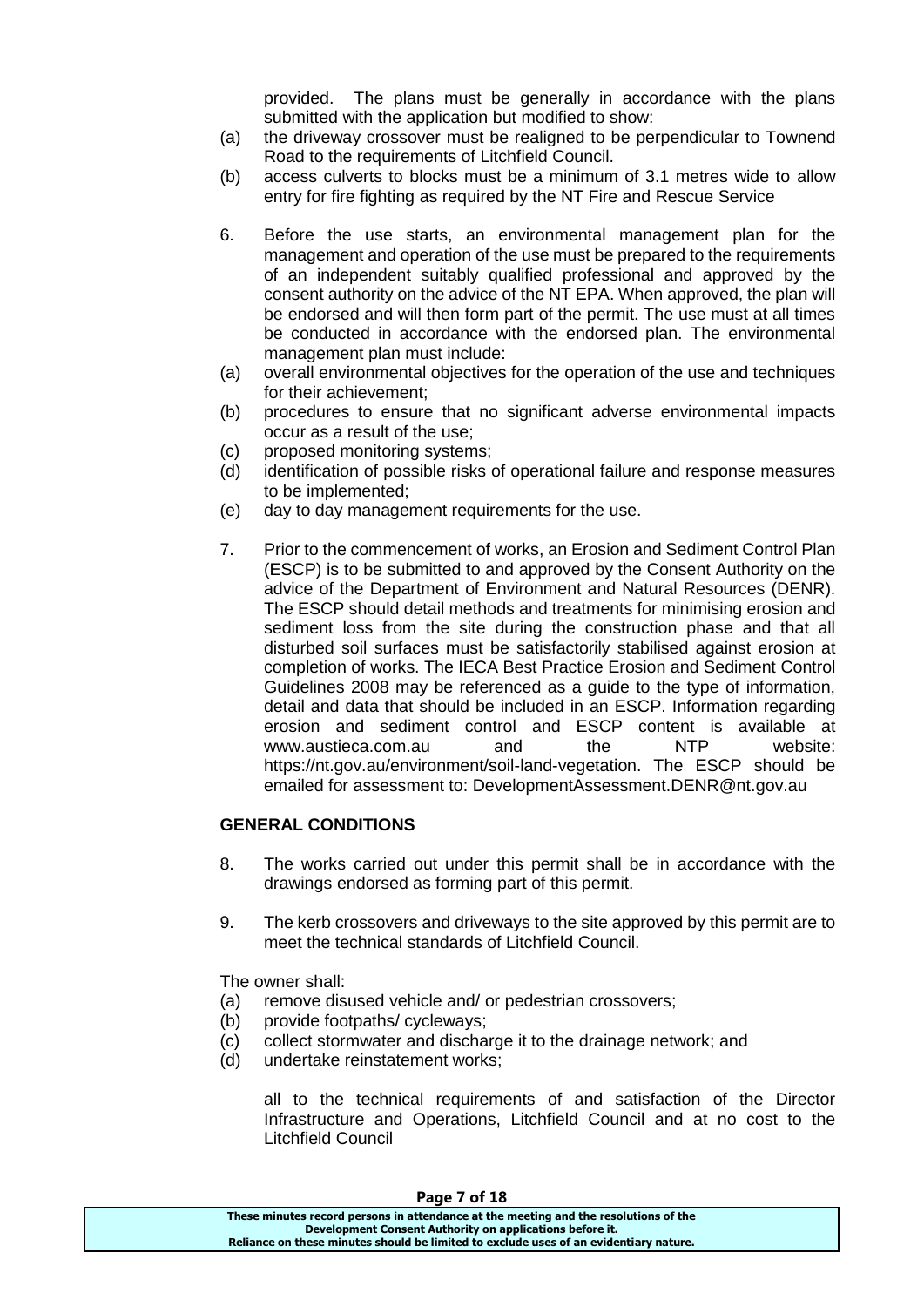- 10. No fence, hedge, tree or other obstruction exceeding a height of 0.6m is to be planted or erected so that it would obscure sight lines at the junction of the driveway and the public street, to the satisfaction of the Director Infrastructure and Operations, Litchfield Council.
- 11. Any developments on or adjacent to any easements on site shall be carried out to the requirements of the relevant service authority to the satisfaction of the consent authority.
- 12. The owner of the land must enter into agreements with the relevant authorities for the provision of electricity facilities to the development shown on the endorsed plan in accordance with the authorities' requirements and relevant legislation at the time.
- 13. The owner of the land must enter into agreements with the relevant authorities for the provision of water supply to the development shown on the endorsed plan in accordance with the authorities' requirements and relevant legislation at the time.
- 14. All proposed work (including the provision or connection of services) within, or impacting upon the Stuart Highway Road reserve shall be in accordance with the standards and specifications of the Transport and Civil Services Division, Department of Infrastructure, Planning and Logistics. Design documents must be submitted to the Director Corridor Management, Transport and Civil Services Division for Road Agency Approval and no works are to commence prior to approval.
- 15. Any upgrades to the intersection of Stuart Highway and Townend Road and new access on to Stuart Highway must be subject to Road Safety Audits in accordance with the Department's Policy "Road Safety Audits".
- 16. No Direct Access on to Stuart Highway will be allowed. All emergency vehicle access and/or general access must be according to the standards and requirements of the Lichfield Council.
- 17. Where unfenced, the Stuart Highway Road frontage is to be appropriately fenced in accordance with the Transport and Civil Services Division's standards and requirements to deter unauthorised vehicular movement. Any gates provided are to be fixed to open inwards only.
- 18. Upon completion of any works within Stuart Highway road reserve, the road reserve shall be rehabilitated to the standards and requirements of the Transport and Civil Services Division, Department of Infrastructure, Planning and Logistics.
- 19. The clearing and future use of the land shall not be detrimental to the drainage, flood immunity or safety of the Stuart Highway road reserve through the blocking of off-let drains, natural drainage channels or overland flow. Alternative proposals to cater for the above may be considered by the Department.
- 20. The developer shall ensure that the stormwater run-off from the development site is collected and appropriately discharged into a local stormwater drainage system to the standards and approval of the Lichfield Council, the

| Page 8 of 18                                                                          |  |
|---------------------------------------------------------------------------------------|--|
| These minutes record persons in attendance at the meeting and the resolutions of the  |  |
| Development Consent Authority on applications before it.                              |  |
| Reliance on these minutes should be limited to exclude uses of an evidentiary nature. |  |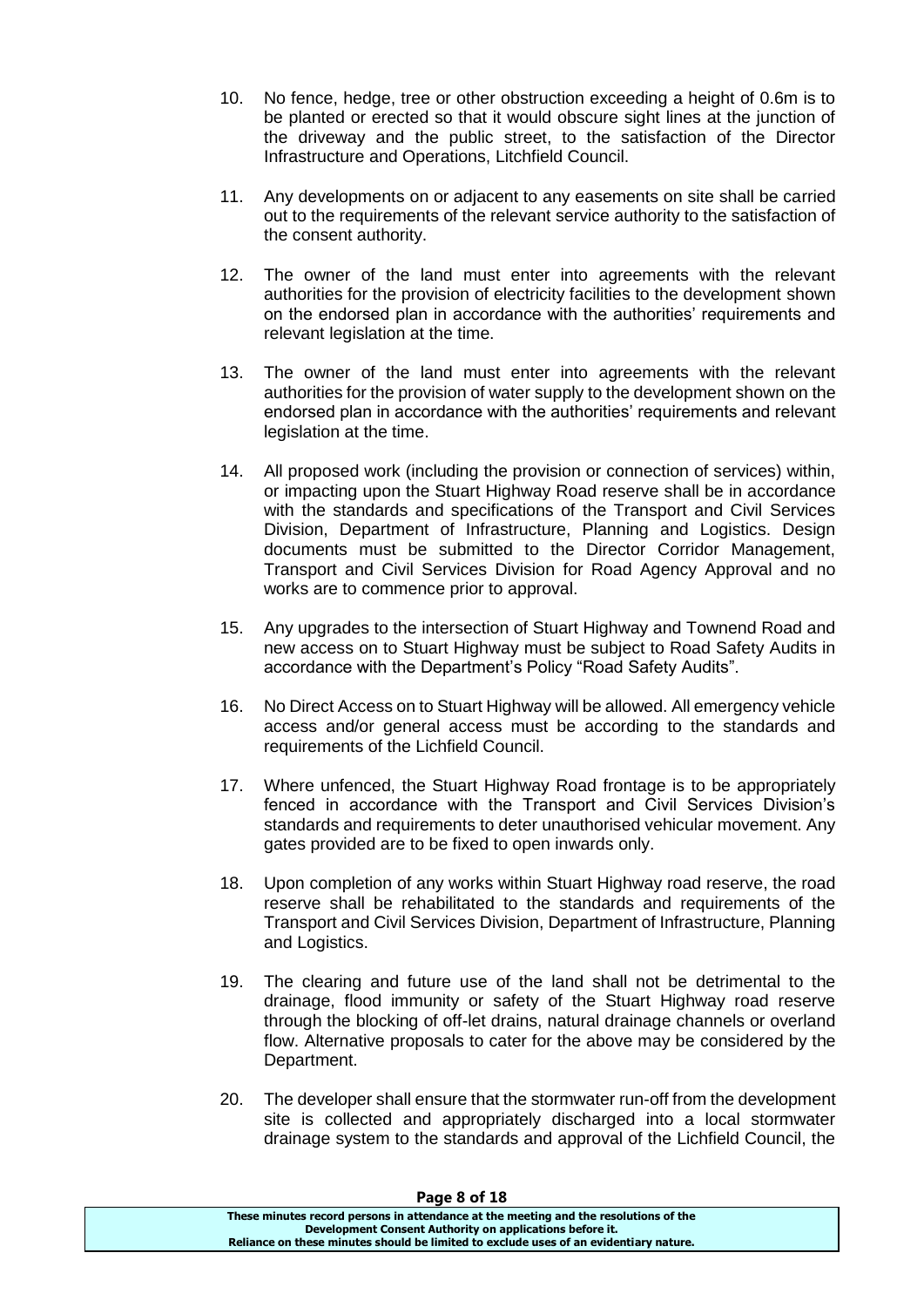Transport and Civil Services Division, Department of Infrastructure, Planning and Logistics.

- 21. If required, installation of any new services or service connections within the Stuart Highway road reserve is subject to Transport and Civil Services Division, Department of Infrastructure, Planning and Logistics approval. All service related works are to be contained within the appropriate Nominal Service Corridor (refer Standard Drawing CS-3001).
- 22. Stormwater drainage shall be designed to minimise disturbance to the environment and natural drainage patterns. The Developer must demonstrate that the proposed subdivision will not create a hazard to public safety by worsening flooding of emergency access along/ causing flooding of Stuart Highway Road in a major storm event.
- 23. Soil erosion and dust control measures must be employed throughout the construction stage of the development to the requirements of the NT EPA, to the satisfaction of the consent authority.
- 24. Traffic signage installed in accordance with Australian Standards and approved by the Department is to be provided on the Stuart Highway to warn motorists about the emergency vehicle entering.
- 25. Access culverts to blocks must be a minimum of 3.1 metres wide to allow entry for fire fighting.
- 26. An approved effluent disposal system prepared by a qualified licensed Self –Certifying plumber to the satisfaction of the consent authority must be installed concurrently with the development of and all waste must be disposed of within the curtilage of the property.
- 27. All works relating to this permit are to be undertaken in accordance with the approved Erosion and Sediment Control Plan (ESCP) to the requirements of the Consent Authority on the advice of the Department of Environment and Natural Resources (DENR).

## **NOTES:**

- 1. The Power and Water Corporation advises that the Water and Sewer<br>Section Cevelopment Development Section (landdevelopmentnorth@powerwater.com.au) and Power Network Engineering Section (powerconnections@powerwater.com.au) should be contacted via email a minimum of 1 month prior to construction works commencing in order to determine the Corporation's servicing requirements, and the need for upgrading of on-site and/or surrounding infrastructure.
- 2. The permit holder is advised that the proposal may have assessment implications under the Waste Management and Pollution Control Act, More information can be found on the Northern Territory Environment Protection Authority website at: https://ntepa.nt.gov.au/waste-pollution. The applicant is encouraged to contact the NT EPA on (08) 8924 4218 or ntepa@nt.gov.au.
- 3. The Developer, his Contractor or Service Provider is required to obtain a "Permit to Work within NT Government Road Reserves" prior to the commencement of any works within the Stuart Highway road reserve.

| Page 9 or 18                                                                          |  |
|---------------------------------------------------------------------------------------|--|
| These minutes record persons in attendance at the meeting and the resolutions of the  |  |
| Development Consent Authority on applications before it.                              |  |
| Reliance on these minutes should be limited to exclude uses of an evidentiary nature. |  |

#### **Page 9 of 18**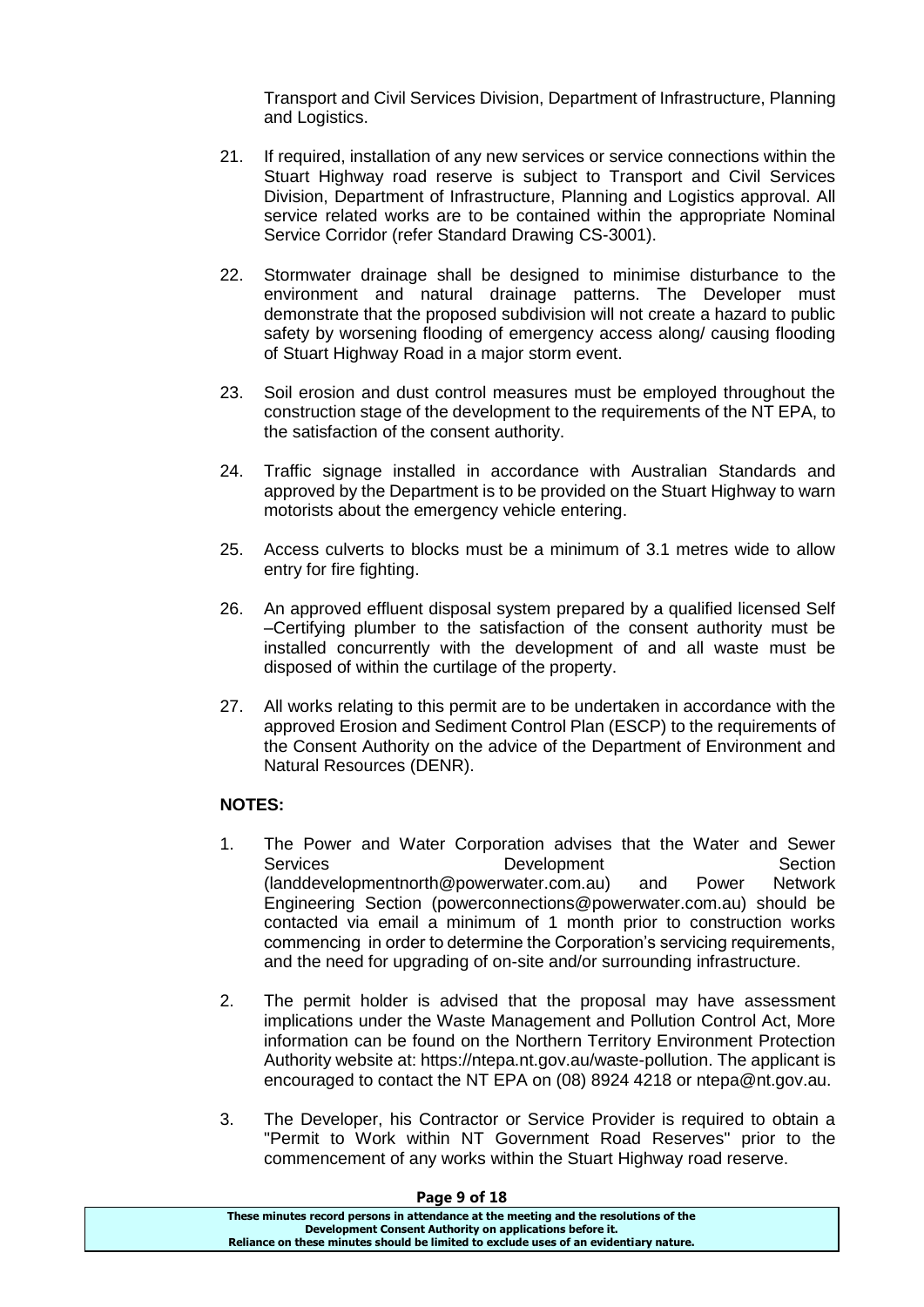- 4. The Department of Environment and Natural Resources advises that construction work should be conducted in accordance with the Northern Territory Environment Protection Authority's Noise Guidelines for Development Sites. The guidelines specify that on-site construction activities are restricted to between 7am and 7pm Monday to Saturday and 9am to 6pm Sunday and Public Holidays. For construction activities outside these hours refer to the guidelines for further information.
- 5. Any new on-site wastewater system to be installed must be carried out by a qualified licensed Self-Certifying Plumber and must comply with the NT Code of Practice for Small On-site Sewage and Sullage Treatment Systems and the Disposal or Reuse of Sewage Effluent (The Code).
- 6. There are statutory obligations under the *Weeds Management Act* to take all practical measures to manage weeds on the property. For advice on weed management please contact the Department of Environment and Natural Resources

### **REASONS FOR THE DECISION**

1. Pursuant to section 51(a) of the *Planning Act,* the consent authority must take into consideration the planning scheme that applies to the land to which the application relates.

A fire station and ancillary facilities is an undefined use in the Scheme and generally located in Zone CP (Community Purpose). In the absence of vacant and appropriately located CP land in the vicinity, the development of part Section 2900 would enhance rural fire fighting capacity and services in the rural area. Proximity to the Hughes airfield, which is utilised for water bombing during the fire season, convenient access to main roads and distance from nearby residential or sensitive land uses are advantages of the location. It is critical that a central emergency response facility is located in the rural area. The proposed location enables effective mobilisation of the first response fleet and avoids the conflicts that may arise in more developed areas.

2. Pursuant to section 51(e) of the *Planning Act*, the consent authority must take into consideration any submissions made under section 49, and any evidence or information received under section 50, in relation to the development application.

One submission was received under section 49 of the *Planning Act* objecting to the development on a number of grounds including access to water, impact on WWII relics and ongoing access to those sites and concerns with waste management. The submitter proposed that the headquarters would be better located adjacent to the Hughes Airfield. The submitter, Mr Erbs, attended the meeting and presented information to support his submission under section 50 of the *Planning Act*.

The authority has considered the issues raised by the submitter and is of the view that the concerns can largely be allayed, with the exception of relocating the facility. Whilst the Hughes Airfield is Crown land, the surrounding Section is in private ownership.

| Page 10 of 18                                                                         |  |
|---------------------------------------------------------------------------------------|--|
| These minutes record persons in attendance at the meeting and the resolutions of the  |  |
| Development Consent Authority on applications before it.                              |  |
| Reliance on these minutes should be limited to exclude uses of an evidentiary nature. |  |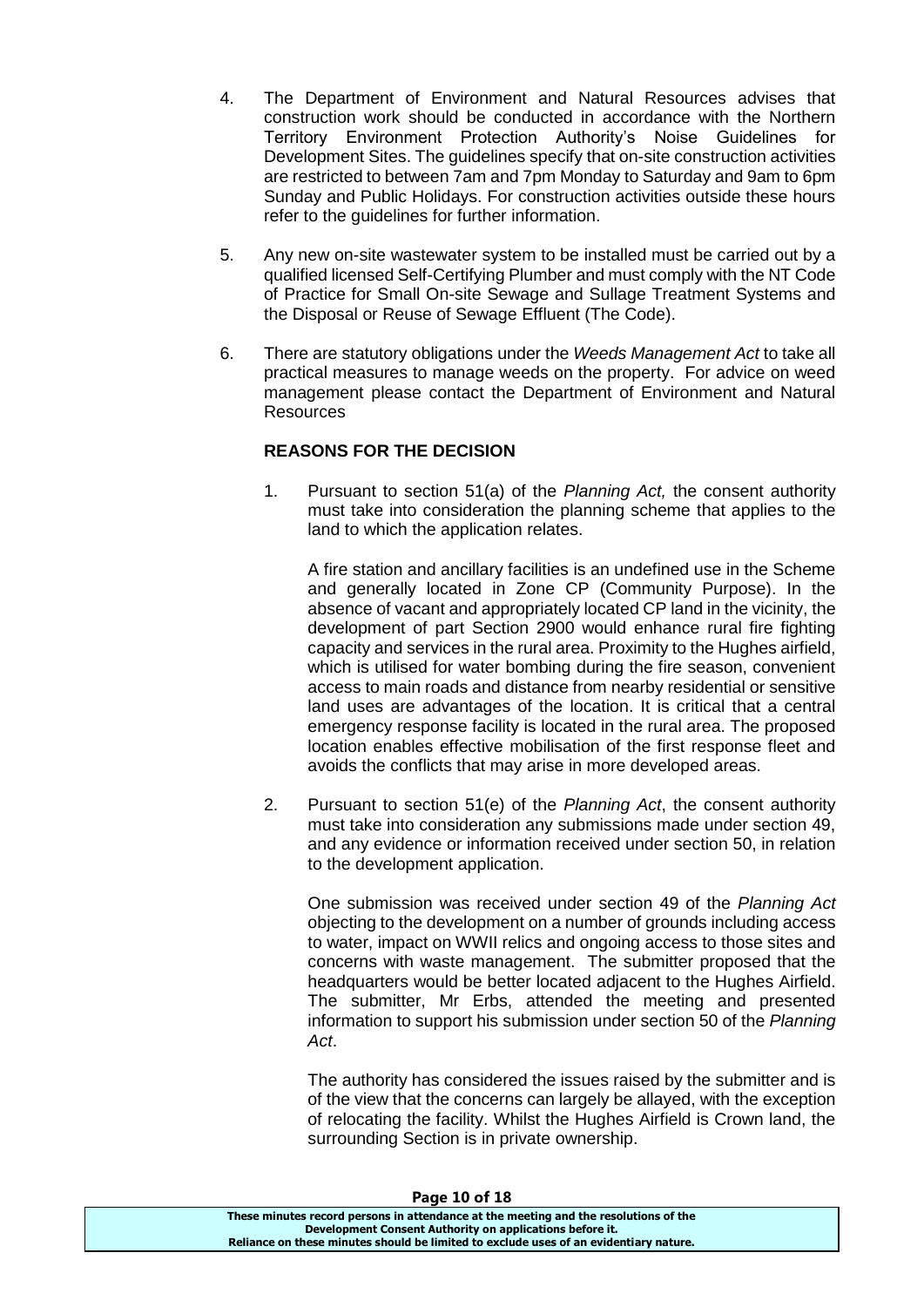The facility will utilise reticulated water and there will be no demand placed on groundwater. All works must be undertaken with regard to the relevant legislation to ensure that there will be no pollution of land, surface or groundwater. Bushfires NT have indicated that public access to WWII heritage sites on the greater portion of the site will not be limited. Bushfires NT will be responsible for weed management and minimise the spread of weeds, both on the site and as part of day to day operations in the management of vehicles.

3. Pursuant to section 51(j) of the *Planning Act*, the consent authority must take into consideration the capability of the land to which the proposed development relates to support the proposed development and the effect of the development on the land and on other land, the physical characteristics of which may be affected by the development.

The land is considered capable of supporting the proposed use as reticulated water will be used ensuring no demand will be made on groundwater. The site is relatively flat and not subject to inundation. An Environmental Management Plan will be prepared to manage and mitigate potential impacts.

4. Pursuant to section 51(n) of the *Planning Act*, the consent authority must take into consideration the potential impact on the existing and future amenity of the area in which the land is situated The location of the site adjacent to the Stuart Highway and over 250m from the nearest dwelling serves to mitigate potential impacts on the existing and future amenity of the area. The land immediately opposite the site on Townend Rd is undeveloped Zone R.

**ACTION:** Notice of Consent and Development Permit

#### **ITEM 3 INDEPENDENT UNIT IN EXCESS OF 50M2 AND GARAGE ADDITION TO AN PA2018/0456 EXISTING SINGLE DWELLING WITH REDUCED SIDE AND REAR SETBACKS LOT L (9) RADFORD ROAD, HUNDRED OF BAGOT APPLICANT KELLY HEDGER**

Mr James Hedger (landowner) attended.

**RESOLVED** That, the Development Consent Authority vary the requirements of Clause 7.3 **224/18** (Building Setbacks of Residential Buildings) and Clause 7.10.4 (Independent Units) of the Northern Territory Planning Scheme, and pursuant to section 53(a) of the *Planning Act*, the Development Consent Authority consent to the application to develop Lot L (9) Radford Road, Hundred of Bagot for the purpose of an independent unit in excess of 50m<sup>2</sup> and garage addition to an existing single dwelling with reduced side and rear setbacks, subject to the following conditions:

#### **CONDITION PRECEDENT**

1. Prior to the endorsement of plans and prior to the commencement of works, an application for waste water design approval is to be submitted to and approved by the Department of Health, to the satisfaction of the consent authority. Or documentary evidence by a licensed certifying plumber and drainer to the satisfaction of the consent authority, confirms that the existing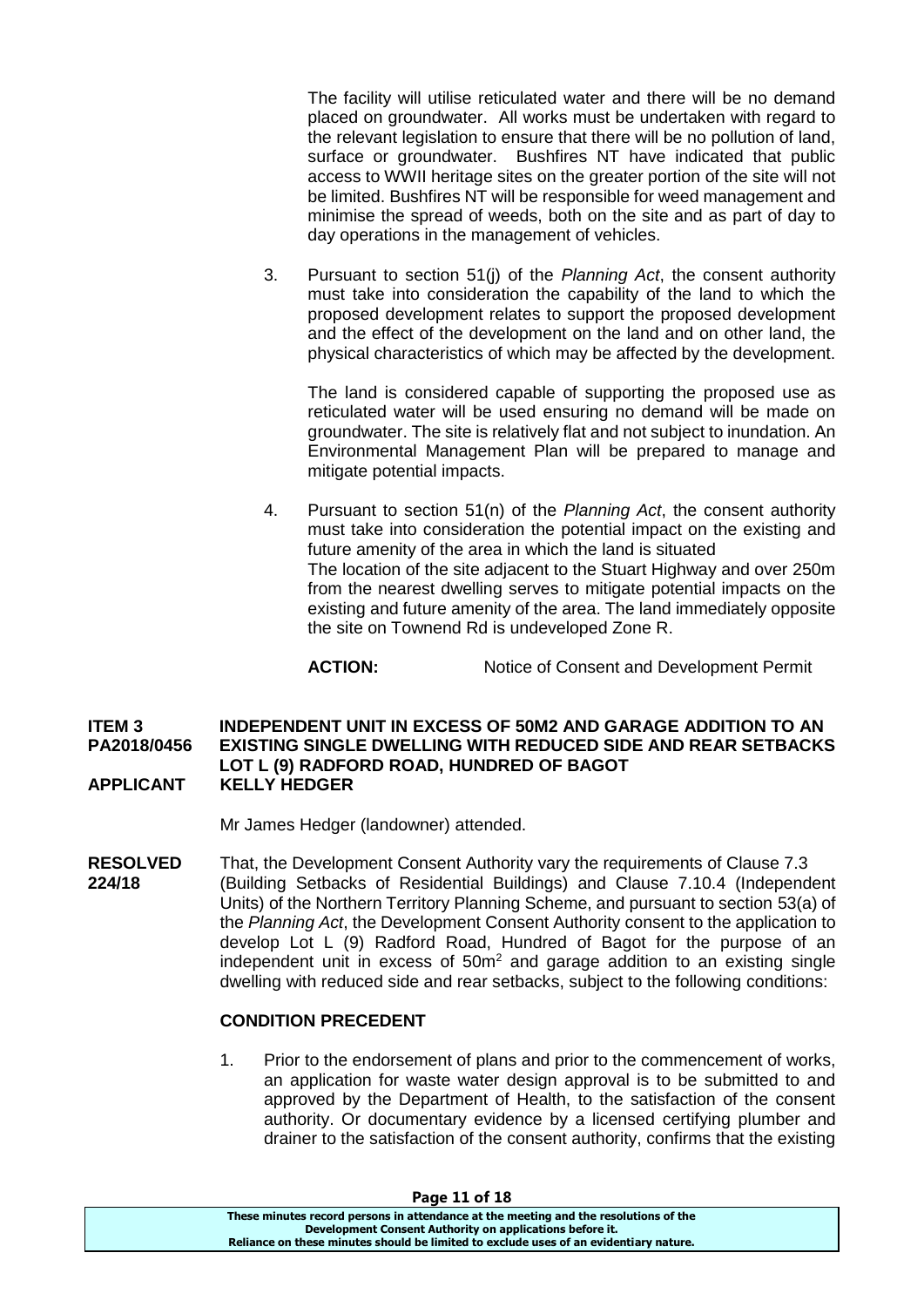effluent disposal system is of sufficient capacity to cope with the projected increased loading.

#### **GENERAL CONDITIONS**

- 2. The works carried out under this permit shall be in accordance with the drawings endorsed as forming part of this permit.
- 3. An approved effluent disposal system to the requirements of the Department of Health or to the satisfaction of the consent authority must be installed concurrently with the erection of the independent unit and all waste must be disposed of within the curtilage of the property.
- 4. The owner of the land must enter into agreements with the relevant authorities for the provision of water supply and electricity facilities, to the development shown on the endorsed plan in accordance with the authorities requirements and relevant legislation at the time.
- 5. Stormwater is to be collected and discharged into the drainage network to the technical standards of and at no cost to City of Palmerston to the satisfaction of the consent authority.

#### **NOTES:**

- 1. The Power and Water Corporation advises that the Water and Sewer Services **Development** Development Section [\(landdevelopmentnorth@powerwater.com.au\)](mailto:landdevelopmentnorth@powerwater.com.au) and Power Network Engineering Section [\(powerconnections@powerwater.com.au\)](mailto:powerconnections@powerwater.com.au) should be contacted via email a minimum of 1 month prior to construction works commencing in order to determine the Corporation's servicing requirements, and the need for upgrading of on-site and/or surrounding infrastructure.
- 2. Any new on-site wastewater system to be installed must be carried out by a qualified licensed Self-Certifying Plumber and must comply with the NT Code of Practice for Small On-site Sewage and Sullage Treatment Systems and the Disposal or Reuse of Sewage Effluent (The Code).

#### **REASONS FOR THE DECISION**

1. Pursuant to section 51(a) of the *Planning Act,* the consent authority must take into consideration the planning scheme that applies to the land to which the application relates.

The development proposed is consistent with the purpose of Zone RR (Rural Residential) of the Northern Territory Planning Scheme. The proposed independent unit and garage are considered to be compatible with the zone and demonstrate the suitability for future land uses and potential impacts on amenity of the locality.

The Litchfield Subregional land Use Plan identifies the site is within an 'Urban/Peri-Urban Area'. A statement of policy for urban areas is to facilitate urban residential land uses within identified urban/peri-urban areas to meet market demand.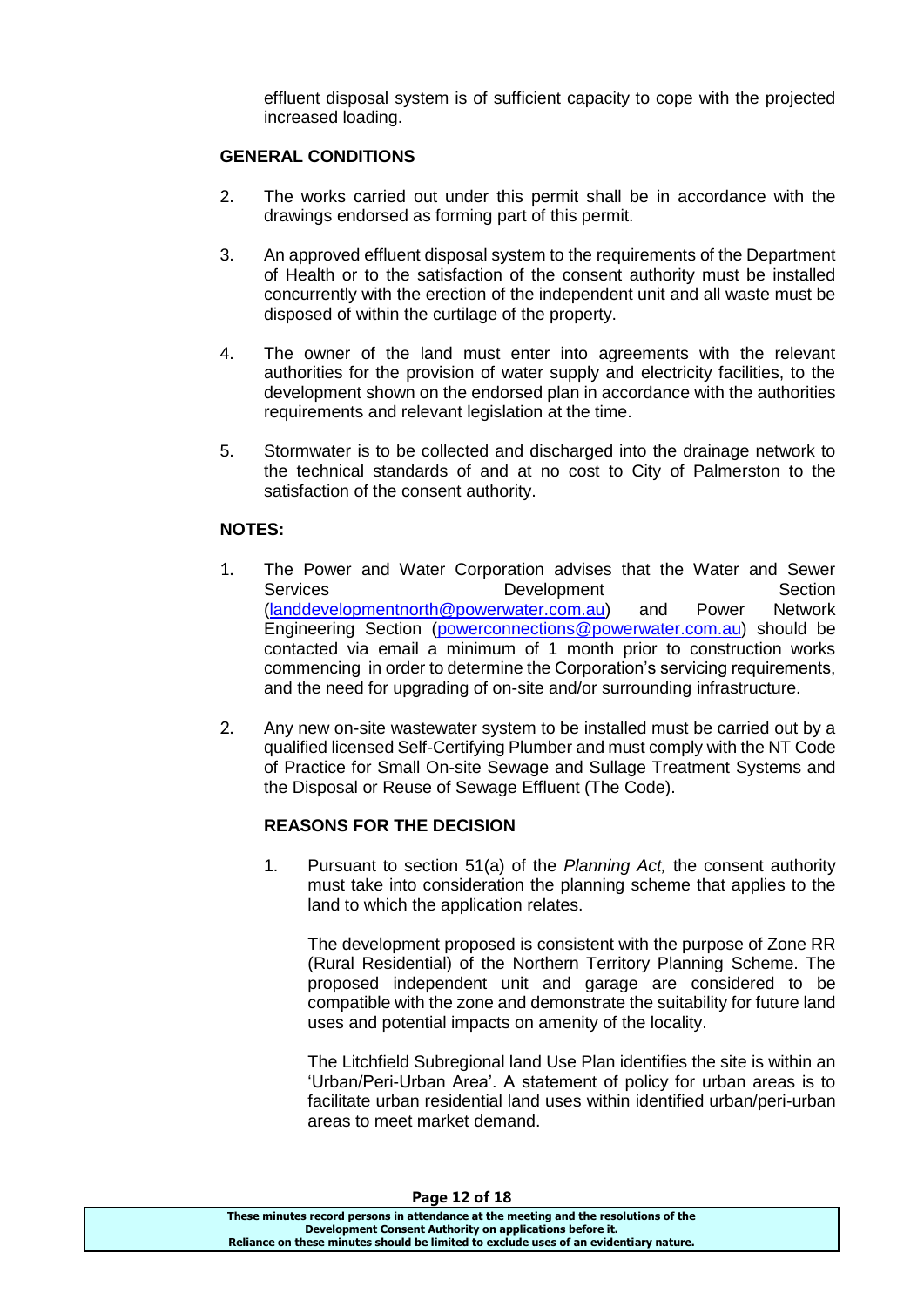The characteristics in the area demonstrate an expansion of higher residential land uses and density within the area, including the new suburb of Zuccoli (Stage 1) adjacent to the lot. The growth of residential lots in the area has been in the form of Zone SD (Single Dwelling) and MD (Multiple Dwelling) lots.

The proposal presents a non-compliance with Clause 7.3 (Building Setbacks of Residential Buildings) and Clause 7.10.4 (Independent Units).

2. Pursuant to Clause 2.5 (Exercise of Discretion by the Consent Authority) of the Northern Territory Planning Scheme, the authority may consent to a development that does not meet the standard set out in Part 4 and 5 of the Planning Scheme where it is satisfied that special circumstances justify the granting of consent.

Special circumstances exist to vary the requirements of Clause 7.3 (Building Setbacks for Residential Buildings and Ancillary Structures) for the following reasons:

 The 5m setback requirement of the Northern Territory Planning Scheme to allow a firebreak is not required.

A variation to the requirements of Clause 7.3 (Building Setbacks for Residential Buildings and Ancillary Structures) and Clause 7.10.4 (Independent Units) is supported as:

- Special circumstances exist to justify the giving of consent to vary setback requirements on the lot.
- The characteristics in the area demonstrate an expansion of higher land uses and residential density, including adjacent to the lot.
- The development will facilitate urban residential land uses within identified urban/peri-urban areas, consistent with the Litchfield Subregional Land Use Plan.
- The development is consistent with the development pattern and characteristics of the area, with the area demonstrating a development pattern consistent with the higher residential land use of Zone SD (Single Dwelling).
- The proposal is considered compatible with the surrounding development and is a structure that would reasonably be expected in Zone RR (Rural Residential).
- The independent unit is located 2m from the side and rear lot boundaries providing suitable setback for amenity and privacy.
- The size of the independent unit is considered to remain ancillary to the single dwelling on site.
- 3. Pursuant to section 51(e) of the *Planning Act*, the consent authority must take into consideration any submissions made under section 49, and any evidence or information received under section 50, in relation to the development application.

Both the Litchfield Council and City of Palmerston were given notice under section 48 of the Act, as the application relates to land within both council areas. Access and infrastructure to the lot along Radford Road is administered within the City of Palmerston, with the lot located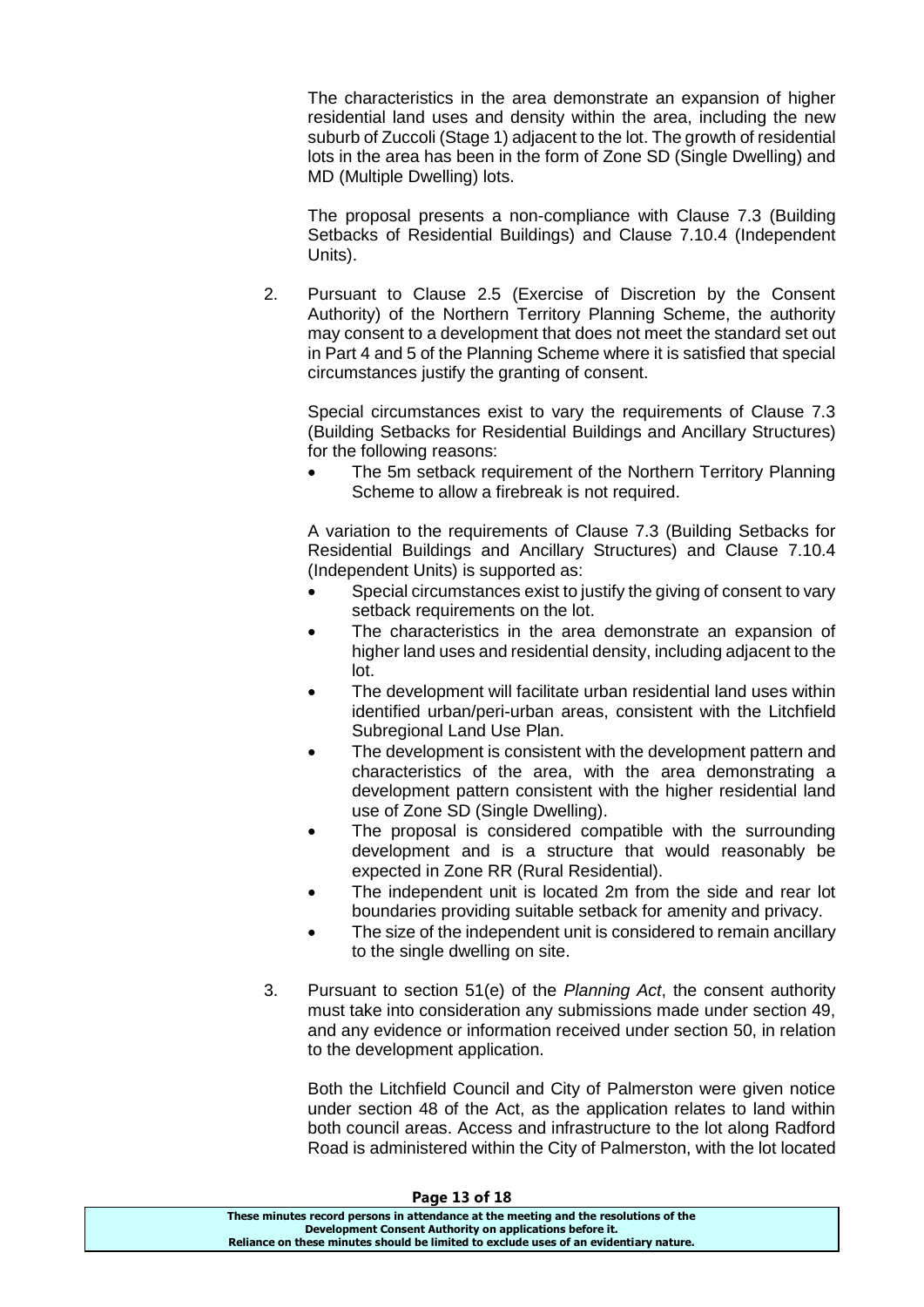within the Litchfield Council area. Litchfield Council under section 49(3) of the *Planning Act* made a submission.

Addressing the submission raised by the Litchfield Council:

- The topography of the site directs stormwater into the City of Palmerston area of management. The City of Palmerston is accepting of stormwater overland flows across the lot surface to the road reserve as a suitable and manageable outcome for stormwater on the site.
- The sight lines at the road reserve crossover relates to the City of Palmerston management area. The City of Palmerston did not raise concerns regarding sight lines and no development or landscaping is proposed to impact on the driveway crossover.

The applicant also provided additional information and photos which satisfactorily address the Litchfield Councils concerns regarding stormwater, privacy and amenity impacts on neighbouring lots.

4. Pursuant to section 51(n) of the *Planning Act*, the consent authority must take into consideration the potential impact on the existing and future amenity of the area in which the land is situated.

The proposal is consistent with the Litchfield Subregional Land Use Plan. The development pattern and characteristics of the area demonstrates residential land uses consistent with the higher residential land use of Zone SD (Single Dwelling). Should the lot be rezoned to Zone SD, the proposal would be compliant with the boundary setbacks.

There is no change of use proposed and the proposed independent unit and garage would be unlikely to have an adverse impact on the existing and future amenity of the area.

**ACTION:** Notice of Determination

#### **ITEM 4 CHILD CARE CENTRE INCLUDING CARETAKERS RESIDENCE PA2018/0437 SECTION 1931 (7) FINN ROAD, HUNDRED OF AYERS APPLICANT SUTER ENTERPRISES TRUST**

DAS tabled a letter of support from the Berry Springs Primary School Council

Ms Pamela Martin (Draftlink), Mr David Suter (Suter Enterprises Trust), Ms Maria Magbag and Mr Ron Day attended.

Submitter Willing Enterprises represented by Russell Willing attended.

- **RESOLVED** That, pursuant to section 46(4)(b) of the *Planning Act*, the Development Consent **225/18** Authority defer consideration of the application to develop Section1931 (7) Finn Road, Hundred of Ayers for the purpose of child care centre to require the applicant to provide the following additional information that the Authority considers necessary in order to enable the proper consideration of the application:
	- Specification of the water requirements of the child care centre and an associated report that provides in detail how sufficient potable water will be

| Page 14 of 18                                                                         |
|---------------------------------------------------------------------------------------|
| These minutes record persons in attendance at the meeting and the resolutions of the  |
| Development Consent Authority on applications before it.                              |
| Reliance on these minutes should be limited to exclude uses of an evidentiary nature. |
|                                                                                       |

**Page 14 of 18**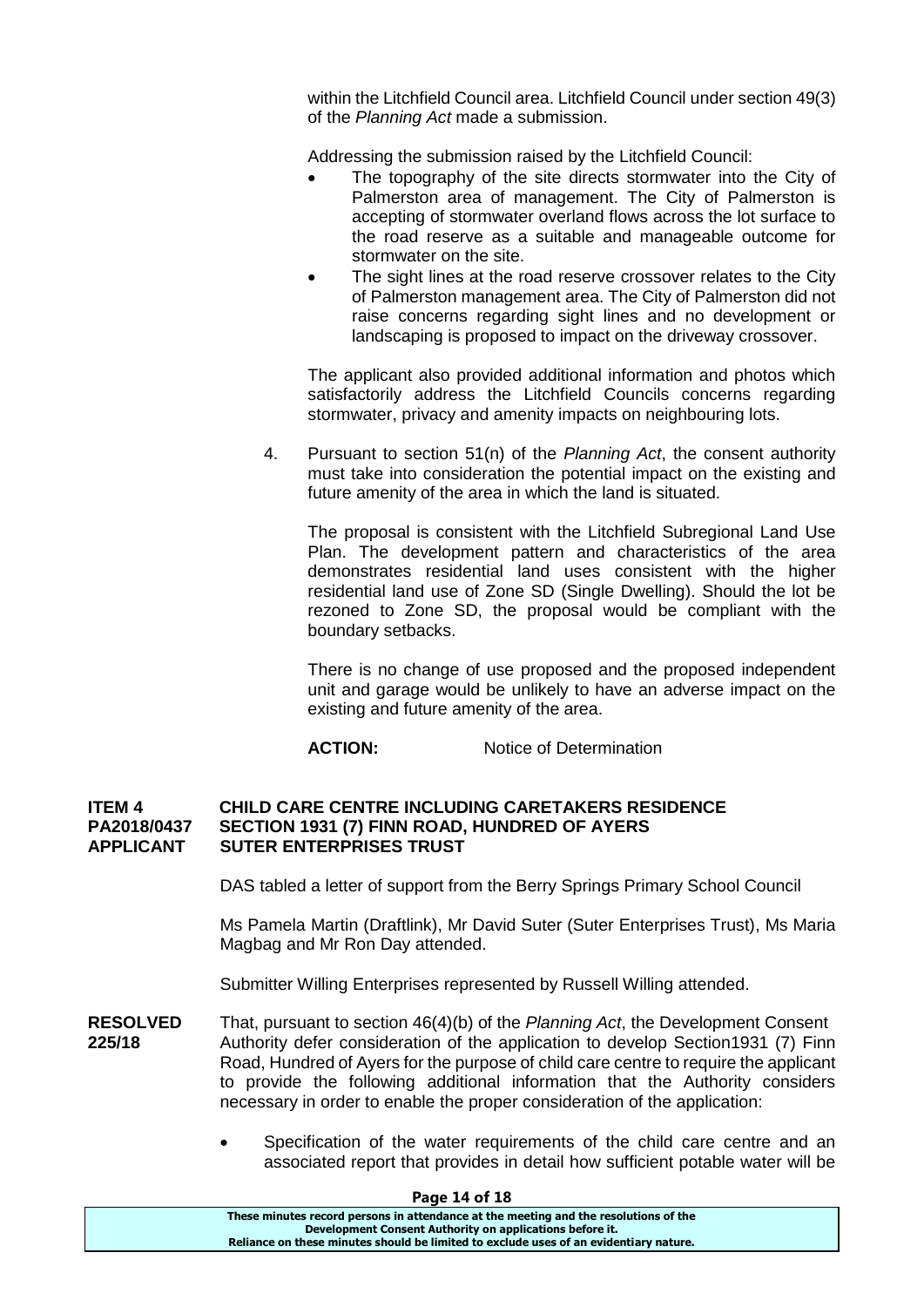obtained to enable the centre to operate. The report should include any required permits.

 A Traffic Impact Assessment undertaken to the satisfaction of Litchfield Council and in consideration of future upgrades to Cox Peninsula and Finn Roads.

### **REASONS FOR THE DECISION**

1. Pursuant to section 51(a) of the *Planning Act,* the consent authority must take into consideration the planning scheme that applies to the land to which the application relates.

The Litchfield Subregional Land Use Plan 2016 (LSLUP) identifies that the Berry Springs Activity Centre provides for the co-location range of commercial and community uses. The Centre was designated to provide a community focus, enable the efficient provision of infrastructure and services, avoid strip development and protect the character and amenity of the rural area. Whilst the preferred location for a child care centre would ideally be in the Berry Springs Activity Centre, a child care centre is a discretionary use in Zone RL (Rural Living) and can be considered.

In support of the application, the site is located in close proximity to the Activity Centre and on a prominent intersection. The proposed location would be accessible to people utilising the activity centre and commuters travelling from Berry Springs to employment destinations to the north and east. The prominence and location of the site give rise to questions relating to traffic management. Transport and Civil Services have requested that a traffic impact statement be prepared to identify impacts on traffic operation and recommended measures to accommodate or mitigate the effects on the Cox Peninsula intersection. Litchfield Council has also requested a traffic study to ensure safe access can be provided from Finn Road.

The applicant proposes to utilise rainwater tanks and bore water, however the water requirements of the centre are not specified. A licence for extraction would be required for the commercial use and the applicant is in discussion with the Department of Environment and Natural Resources. Early indications are that a water extraction licence would not be granted.

As the water requirements for the Centre have not been calculated and access to a reliable and appropriate water supply is also undetermined, the ability of the centre to operate in this location is yet to be established. Further information is also required to determine that safe access and egress to the child care centre can be provided from Finn Road.

2. Pursuant to section 51(e) of the *Planning Act*, the consent authority must take into consideration any submissions made under section 49, and any evidence or information received under section 50, in relation to the development application.

Willing Enterprises, in their submission, while supporting the establishment of a child-care facility, argued that it should be co-

#### **Page 15 of 18**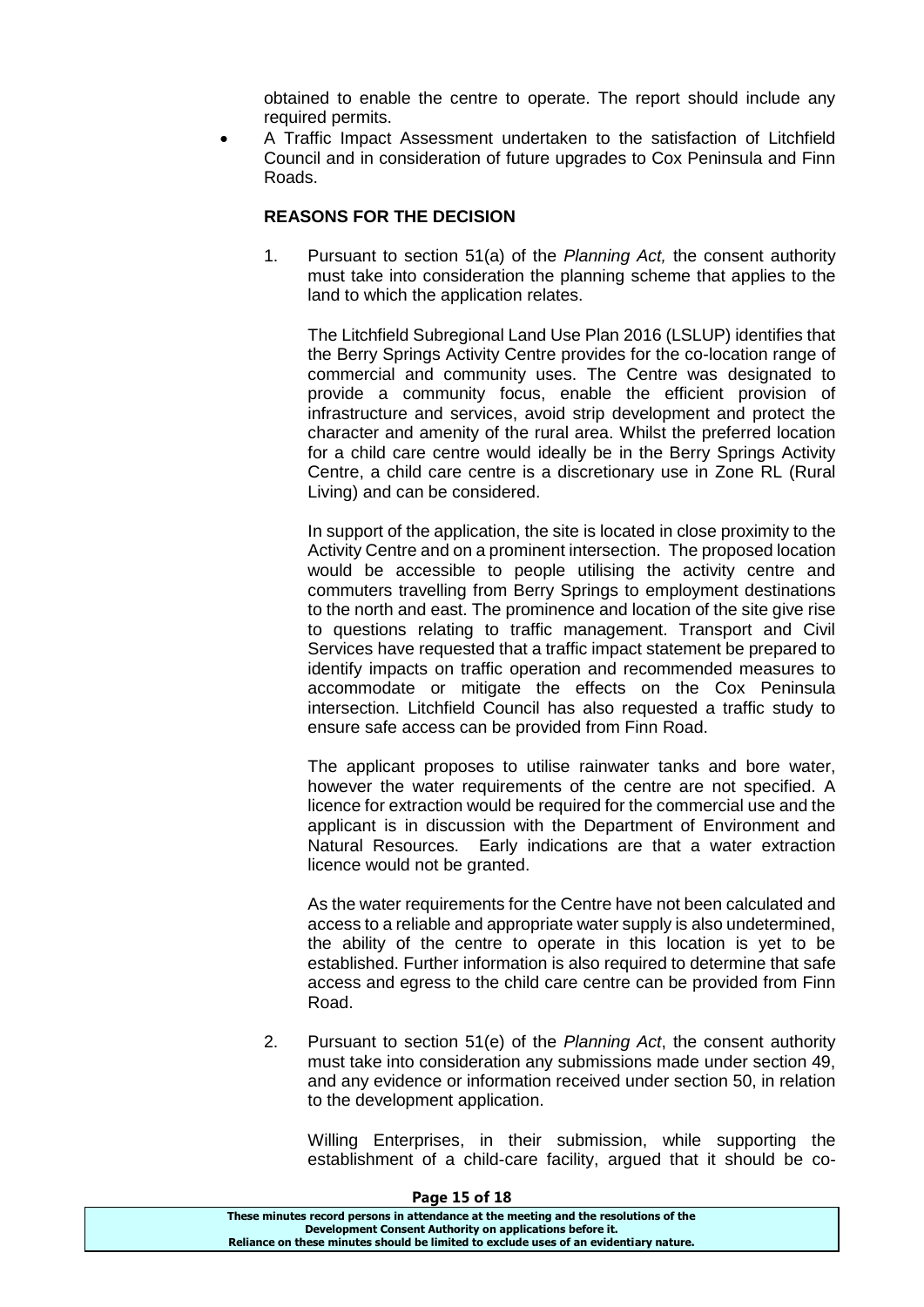located with commercial and community activities in the Activity Centre. The submitter noted that the relocation of their hardware business and development of the supermarket was undertaken in accordance with government land use policy and in support of the LSLUP and argued that permitting a commercial use outside the Activity Centre may undermine both the viability of the Centre and land use policy. Specific concerns with the proposed site were raised, including the impacts of the business on road conditions, as Finn Road is a preferred route for commuters to Palmerston and Darwin. Increasing traffic movement in the location was anticipated to increase congestion at peak times. As a commercial enterprise, generating significant levels of traffic and noise, it was conceived to be incongruent with the intent of Zone RL (Rural Living) as a low density, low intensity use. Further it was argued that the application would not fully address Clause 8.1.5 (Child Care Centre) as it was not co located in a commercial centre or adjacent to education facilities. The concerns were mirrored by two other submitters.

The scale of the development was likened by one submitter to a large multiunit development which would impact the amenity of the surrounding rural neighbourhood. The lack of water and sewerage services was raised as a limiting factor with regard to the suitability of the site for the proposed development.

The Authority also recognised that strong support for the proposal was made in two submissions. Submitters indicated that the absence of local child care was limiting workforce participation and study for many parents the area.

There is a demonstrated need for a child care centre in the Berry Springs community. At the current time families are required to utilise services at some distance from their homes. Whilst this may represent a convenient choice for some, a local service would provide opportunity to connect with the local school and meet the needs of people living and working in the local area.

However, consideration by the authority must be have regard to the provision of services to the site, in particular water supply. As the application lacks sufficient detail to provide confidence that the services could be supplied and managed, the Authority determined it was necessary to defer consideration.

3. Pursuant to section 51(j) of the *Planning Act*, the consent authority must take into consideration the capability of the land to which the proposed development relates to support the proposed development and the effect of the development on the land and on other land, the physical characteristics of which may be affected by the development.

The water demand of the Centre has not been calculated although it is proposed to rely on bore water, rainwater harvest and storage. The caution note on the title referring to groundwater indicates that the land is not capable of supporting the development and alternative measures are required.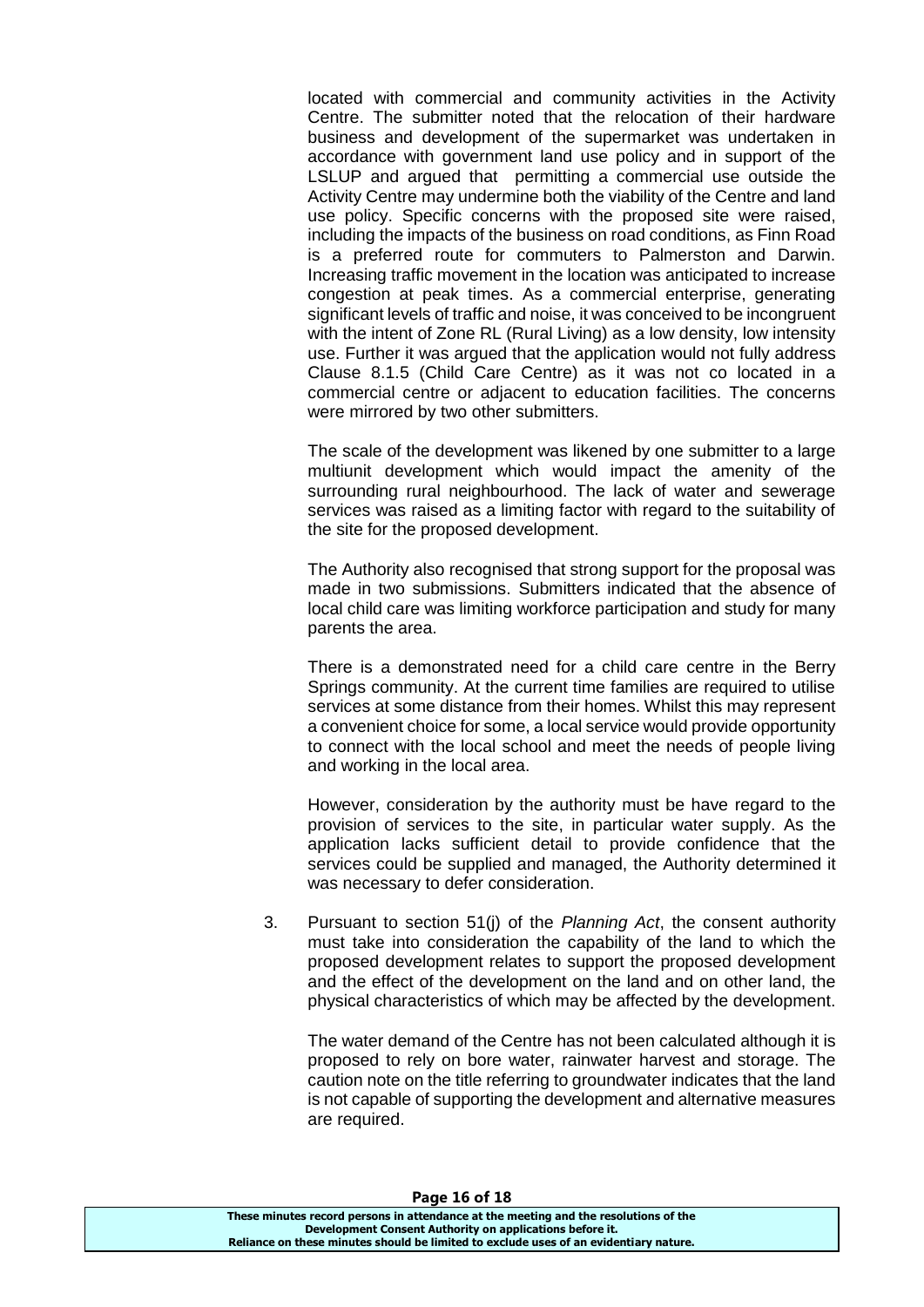Further information is required to confirm that the development can be undertaken on the site in view of identified problems with land capability.

#### ACTION: Notice of Deferral

#### **ITEM 5 INTENSIVE ANIMAL HUSBANDRY (DOG BREEDING) PA2018/0139 LOT 13 (295) MCMINNS DRIVE, HUNDRED OF STRANGWAYS APPLICANT BRENT LANG**

DAS tabled a plan provided by Mr Kerry Dysart.

Mr Brent and Mrs Taighen Lang attended.

Mr Kerry Dysart (submitter) attended.

- **RESOLVED** That, pursuant to section 46(4)(b) of the *Planning Act*, the Development Consent **226/18** Authority defer consideration of the application to develop Lot 13 (295) McMinns Drive, Hundred of Strangways for the purpose of Intensive animal husbandry (dog breeding) to consider information from the Environment Division, Department of Environment and Natural Resources and to require the applicant to provide additional information that the authority considers necessary in order to enable the proper consideration of the application:
	- Revised plans to indicate the location and detail of the kennels, including individual enclosures and maximum building height and the location, dimensions and surface treatment for visitor car parks, including building setbacks
	- Revised plans to indicate an exercise yard (dog run) situated in the northern portion of the site, in an area considered to reduce the impact on the effected neighbour to the south.

## **REASONS FOR THE DECISION**

1. Pursuant to section 51(a) of the *Planning Act*, the consent authority must take into consideration the planning scheme that applies to the land to which the application relates.

The Northern Territory Planning Scheme (Scheme) applies to the land to which the application relates. To assess compliance with Clause 6.5.1 (Parking Requirements), Clause 7.3 (Building Setbacks of Residential Buildings and Ancillary Structures) and Clause 10.1 (Animal Related Use and Development) the authority considers it necessary for the applicant to provide revised plans to illustrate:

- the location and detail of the kennels, including individual enclosures and maximum building height and the location, dimensions and surface treatment for visitor car parks, including building setbacks
- an exercise yard (dog run) situated in the northern portion of the site, in an area considered to reduce the impact on the effected neighbour to the south.